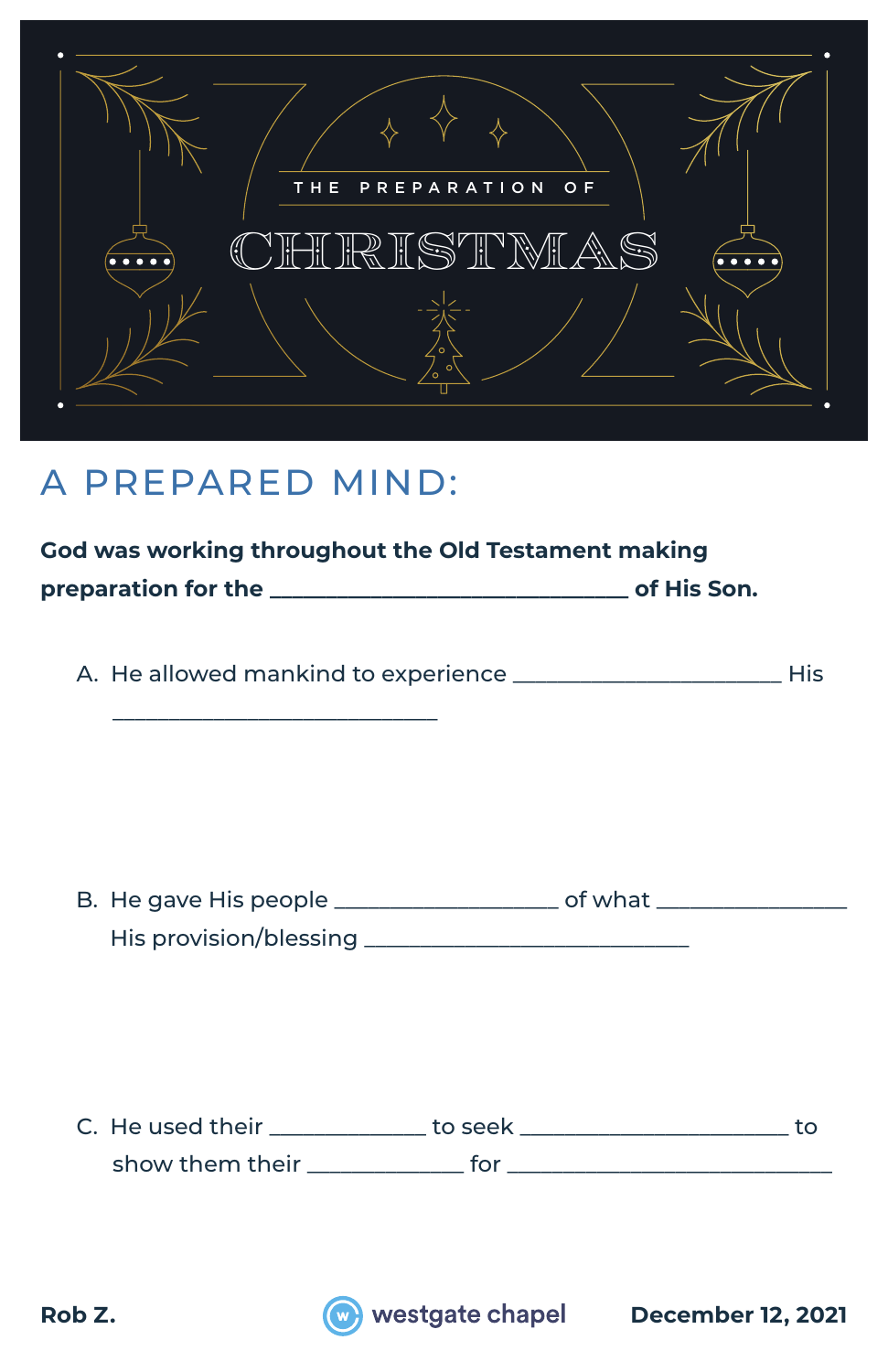| D. He used _________________ to clearly articulate the __________                |
|----------------------------------------------------------------------------------|
|                                                                                  |
|                                                                                  |
| The preparation __________________ as Jesus' arrival drew near.                  |
| A. They faced the _____________________________ of the _________________________ |
|                                                                                  |
|                                                                                  |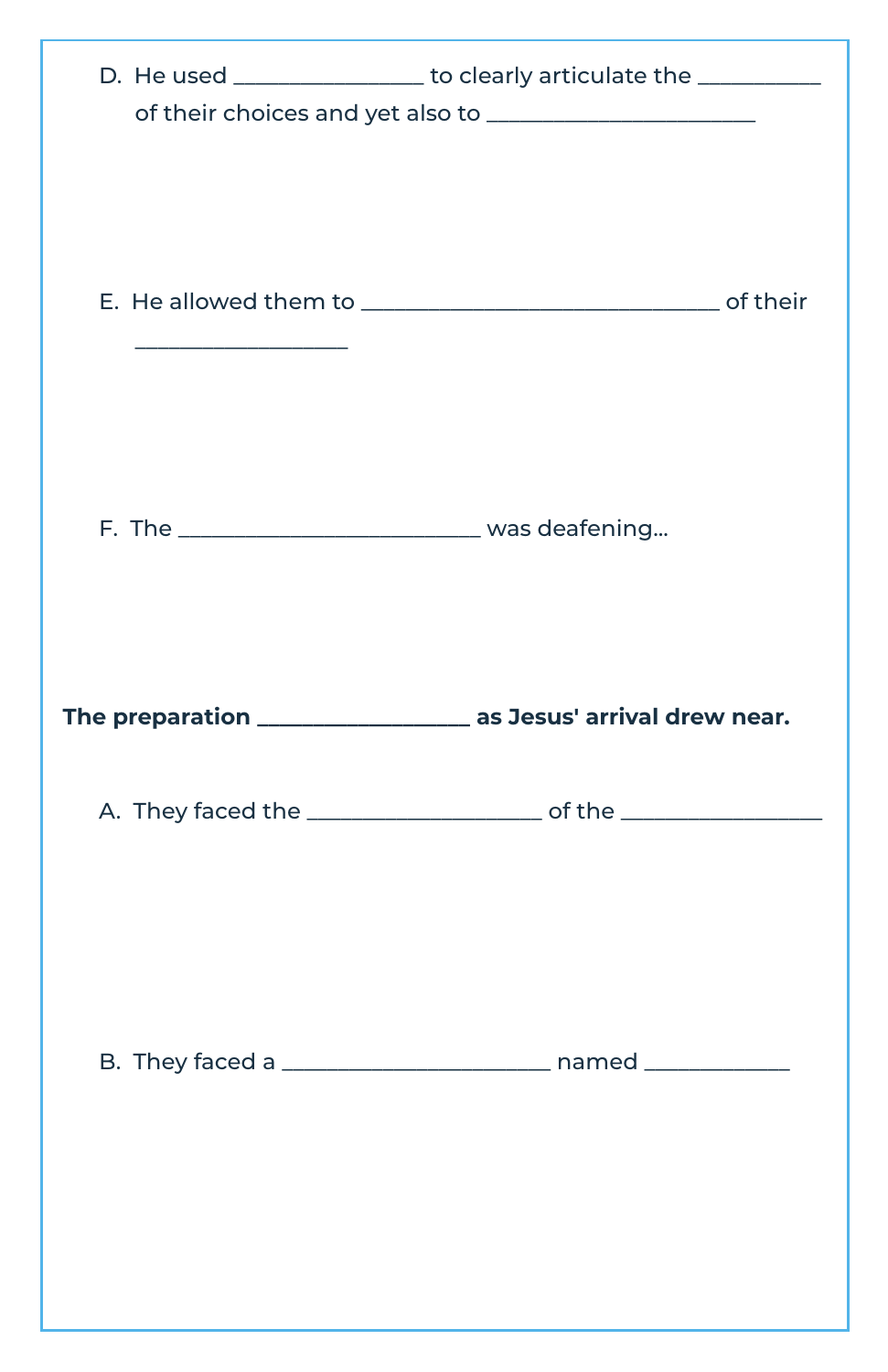| Rome? |                                                                                                                            |  |
|-------|----------------------------------------------------------------------------------------------------------------------------|--|
|       |                                                                                                                            |  |
|       |                                                                                                                            |  |
|       |                                                                                                                            |  |
|       | God prepares us for Jesus by allowing us to experience the<br><b>Example 2 The Union Service Contract Contract Primers</b> |  |
|       |                                                                                                                            |  |
|       |                                                                                                                            |  |
|       |                                                                                                                            |  |
|       |                                                                                                                            |  |
|       | God uses ________________________________ to help us understand                                                            |  |
|       |                                                                                                                            |  |
|       |                                                                                                                            |  |